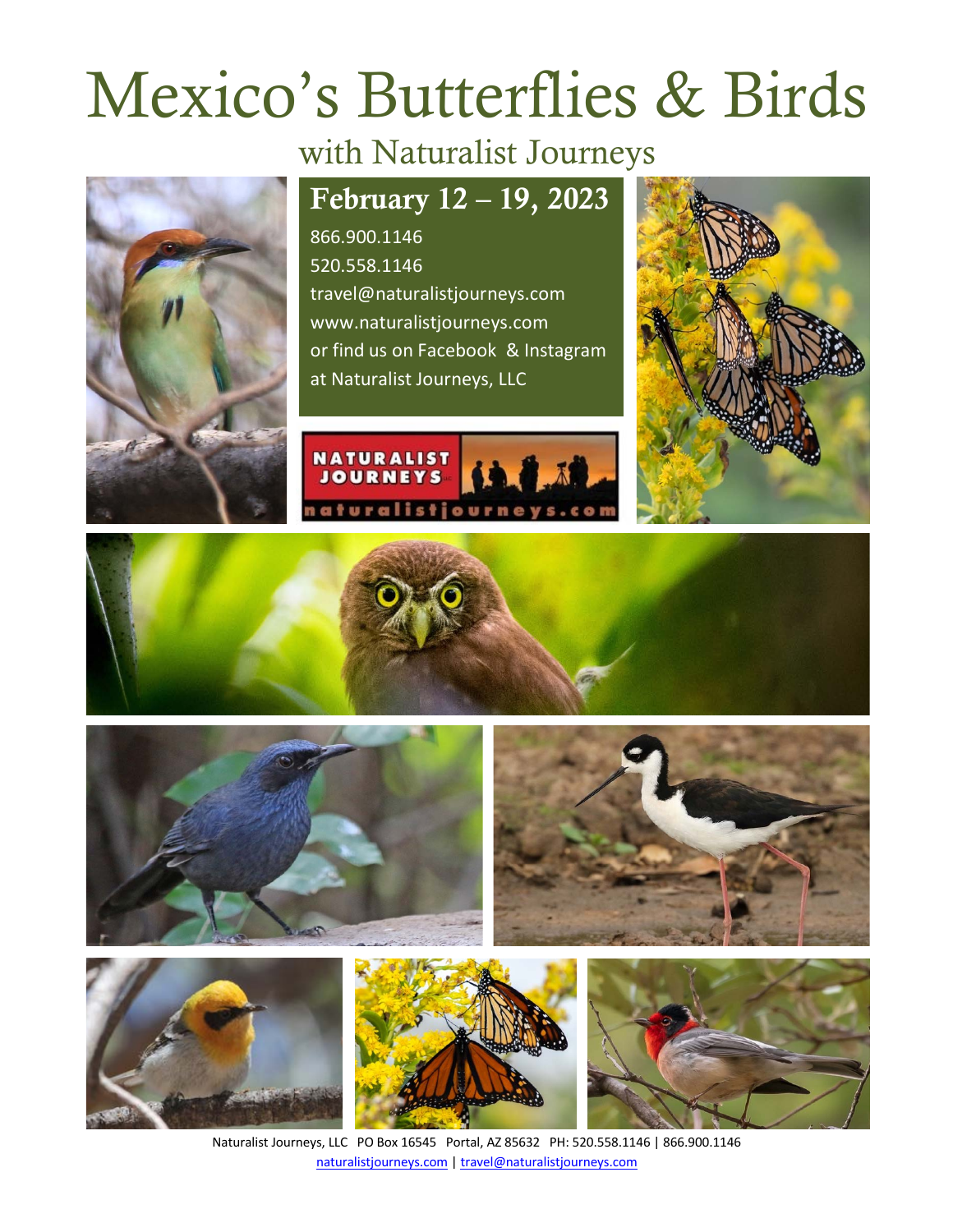One of the greatest ecological spectacles in the world is the wintering grounds of the Monarch Butterfly in a small area of forest in central Mexico. Over 20-million Monarchs make their amazing yearly migration of more than 2000 miles from Canada and the United States to a small area in the mountains in the highland pine forests of Michoacan and the Estado de Mexico. Each year, a special generation of these extraordinary butterflies discover the same place. It's a marvel of nature that is not to be missed! There are several sanctuaries that protect these forests and we visit two of them.

In addition to exploring the butterfly sanctuaries, we bird La Cima, for the Sierra Madre Sparrow and Strickland's Woodpecker and visit the Lerma Marshes, where we look for the beautiful Black-polled Yellowthroat. We also spend some time birding around the Lake Patzcuaro region, looking for central Mexico endemics such as Dusky Hummingbird, Black-backed Oriole, Pileated Flycatcher, Transvolcanic Jay, Russet Nightingale-Thrush, Goldencheeked Woodpecker, and Striped Sparrow. Beyond birds and butterflies, we have the opportunity to explore more of the staggering Mexican biodiversity, enjoy great food, some amazing arts and crafts, and plenty of adventure.

We stay in lovely and unique hotels along the way that give us a chance to really settle in and relax during down times, bird the grounds, relax in thermal springs, or enjoy short walks into the local plaza.

#### Tour Summary

8-Day / 7-Night Mexico Nature Tour \$TBD, from Mexico City, departing Guadalajara Arrival airport is Mexico City International (MEX), Departure airport is Miguel Hidalgo y Costilla International (GDL)

#### Tour Highlights

- $\checkmark$  Experience one of the greatest ecological spectacles in the world!
- $\checkmark$  Discover the highland pine forests of Michoacan
- $\checkmark$  Take in numerous rare Mexican endemic bird species
- $\checkmark$  Visit Cerro Pelón where the butterflies are most likely in their highest numbers
- $\checkmark$  Bird volcanic peaks, searching for Mountain Trogon and Rusty-crowned Ground-Sparrow
- Experience Mexico's rich biodiversity and culture

### Day-to-Day Itinerary

#### Sun., Feb. 12 Arrivals

Welcome to Mexico! Arrive today at your leisure into Mexico City. Our hotel for the night is directly accessible from the airport terminal to ease logistics on this first day. Settle in to your room, and then those arriving in time can gather for an informal dinner with the group.

*Accommodations at Courtyard by Marriot Mexico City Airport*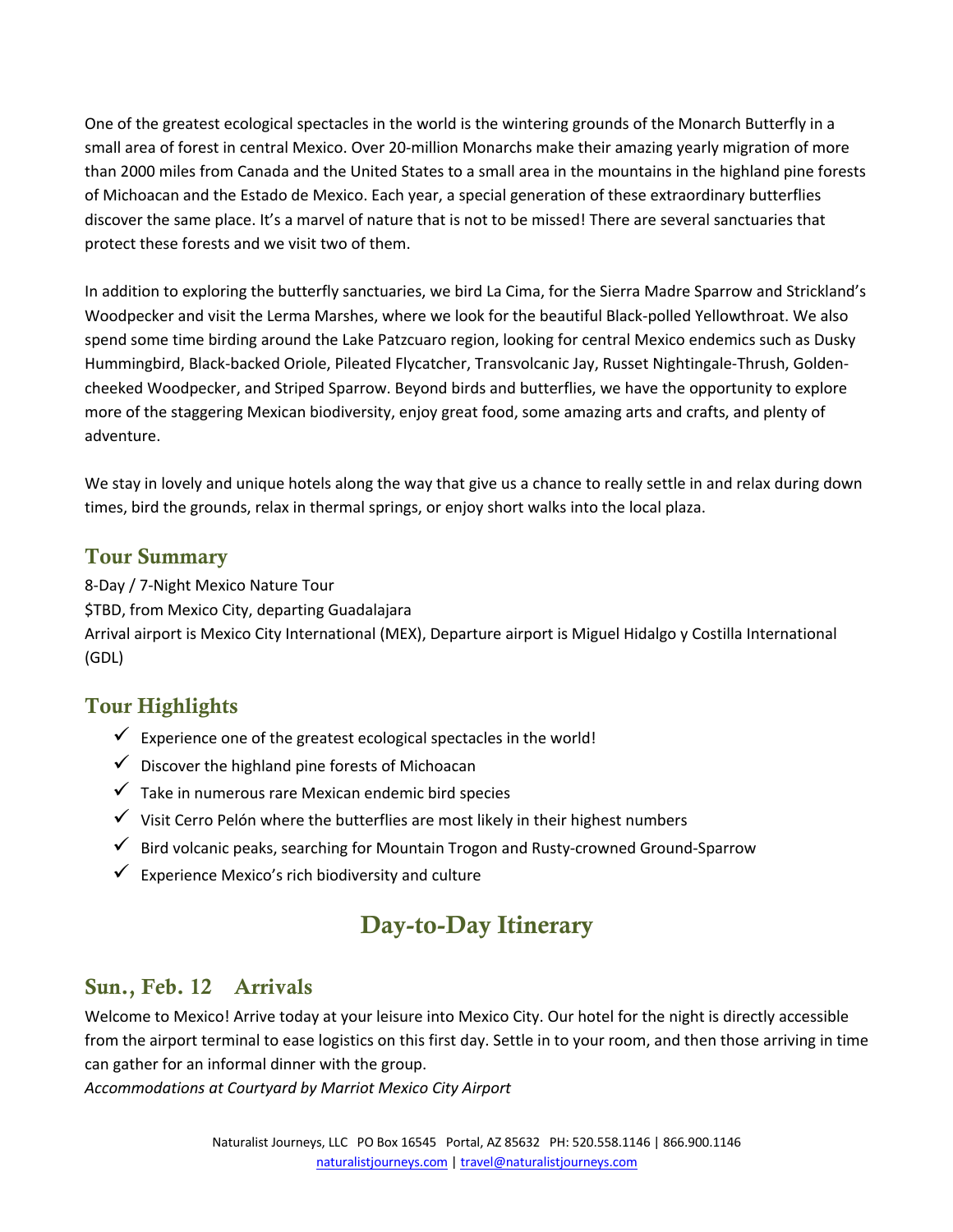#### Mon., Feb. 13 La Cima | Lerma Marshes | Jungapeo

We make an early departure from the hotel to get us into the field sooner, but mostly to beat Mexico City traffic! To really speed along the process, we enjoy a field breakfast upon our arrival at the first birding stop in La Cima. Our goal this morning is to see two extremely limited range endemics: Sierra Madre Sparrow and Strickland's Woodpecker. After finding the two endemics, we make a few other stops along the road to look for birds such as the endemic and striking Red Warbler, Golden-browed Warbler, Brown-backed Solitaire, the endemic Rufous-capped Brushfinch, and the endemic Striped Sparrow.

Lunch is at a small, local place along the way. After lunch we stop at the once extensive Lerma Marshes for another very important bird, the highly endangered Black-polled Yellowthroat, found only in just a tiny area in Central Mexico. The Yellowthroat has seen a major reduction in its habitat over the years due to water being sent over the mountains to Mexico City.

We then have a 2-hour drive to our home for the next three nights in Jungapeo. Our hotel is nestled at the bottom of a steep canyon, perched above a beautiful river and is in close proximity to the butterfly reserves we visit over the next two days. Enjoy!

*Accommodations at Hotel Aguablanca (B,L,D)*

#### Tues., Feb. 14 Sierra Chincua Monarch Reserve | Local Birding

Today is our first visit to one of the Monarch reserves known as Sierra Chincua. Although it may seem obvious, because the Monarchs are only in the area for a very limited time, anyone that wants to see them needs to go during a very narrow window of time. To beat the crowds, and to get us to the best areas for seeing the most butterflies, we get up and out of the hotel early! We eat breakfast at the van before we depart the hotel—quick, but worth it to beat the crowds. The butterflies don't return to the exact same trees each year, so it's important to realize that getting to the location where the Monarchs are may require a little more, or a little less, walking.

At Sierra Chincua, like at all of the other reserves, horses are available for rent for getting to the butterflies with a unique and enjoyable ride. It may seem silly to ride a horse, but once you get to the location you realize that the 10,000+ foot elevation may have a bigger effect on you than you originally thought!

After spending some time with the butterflies and looking for birds, we head back down the mountain for lunch at a great little restaurant in Angangueo, a beautiful small colonial city. After lunch we head back to the hotel for some afternoon birding.

*Accommodations at Hotel Aguablanca (B,L,D)*

#### Wed., Feb. 15 Cerro Pelón Monarch Reserve

Once again, we have breakfast at the van and drive about an hour to the Cerro Pelón Monarch Reserve. Today's trip is optional for anyone who feels like they had plenty of time with the butterflies yesterday; it is a much more difficult trip to get to this area. Again, horses are available and anyone with any question about their ability to make the climb should certainly take advantage of this option.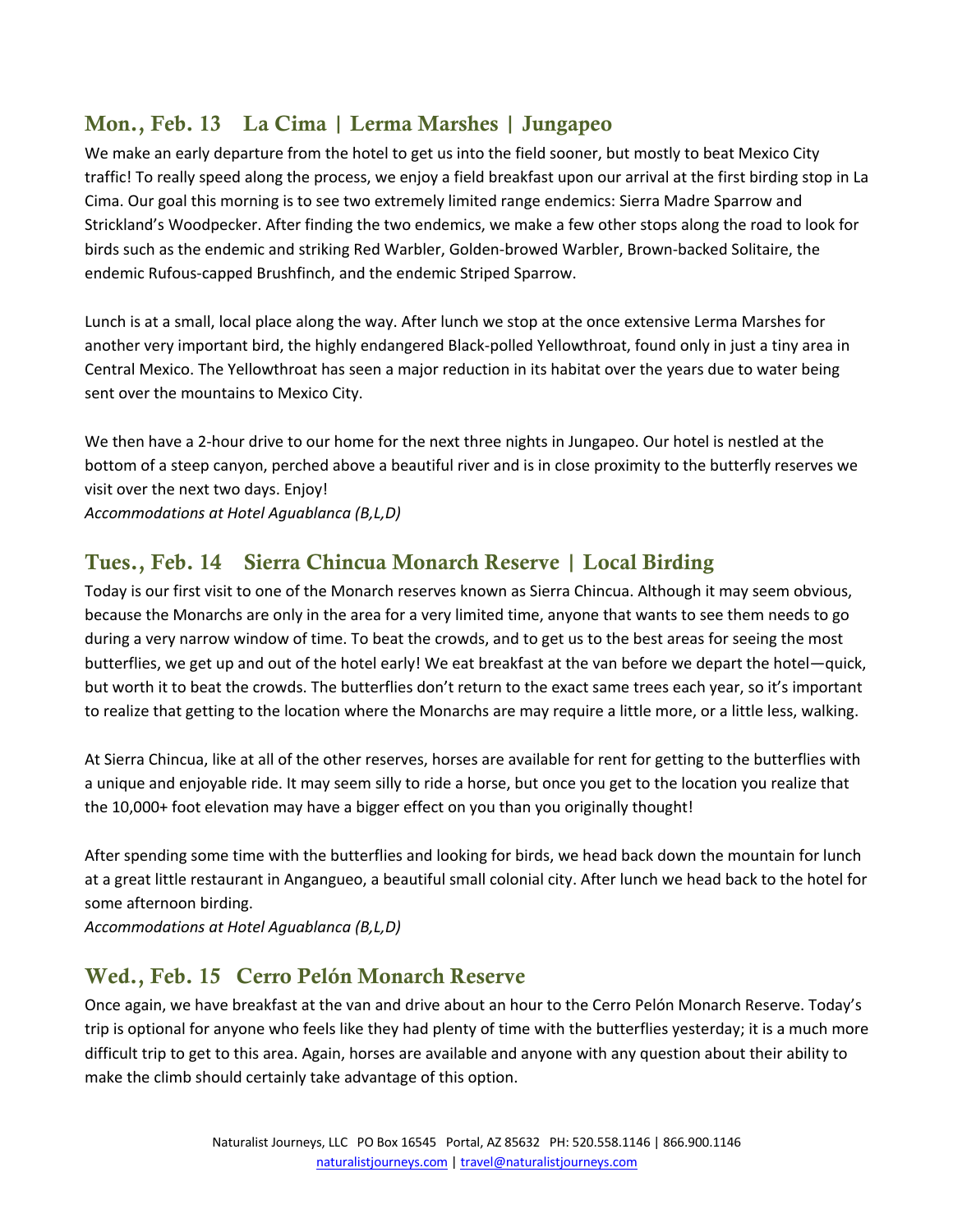Cerro Pelón is known as one of the best places to see the butterflies in bigger numbers with far fewer visitors than any of the other locations. It can at times take more than two hours of hiking or horseback riding to get to the butterfly location. We do our best to find out how far away the butterflies actually are from the trail head in order to help people decide what they want to do. We take a packed lunch so that we can spend more time in the forest with the butterflies and the birds. Some of the birds we look for at both reserves include Chestnutsided Shrike-Vireo, Crescent-chested Warbler, endemic White-striped Woodcreeper, Pine Flycatcher, Graycollared Becard, endemic Gray-barred Wren, the striking and endemic Blue Mockingbird, endemic Green-striped and Rufous-capped Brushfinches, Cinnamon-bellied Flowerpiercer, and Black-headed Siskin. We return to the hotel in the late afternoon for a relaxing dinner.

*Accommodations at Hotel Aguablanca (B,L,D)*

#### Thurs., Feb. 16 Birding Hotel Aguablanca | Patzcuaro

This morning we enjoy breakfast at the hotel, then head out to do some serious birding on the grounds outside. The dry forest surrounding the canyon is rich with interesting birds like Slate-blue Seedeater, endemic West Mexican Chachalaca, endemic Banded Quail, endemic Colima Pygmy Owl and Ferruginous Pygmy Owl, endemic Golden-crowned Emerald, endemic Dusky Hummingbird, endemic Golden-cheeked Woodpecker, Russetcrowned Motmot, endemic Pileated Flycatcher, endemic Golden Vireo, endemic Rusty-crowned Ground-Sparrow, and endemic Black-chested Sparrow.

We then check out and have lunch on our drive to Patzcuaro, one of Mexico's Pueblo Magicos. We make a number of stops along the road to look for more highland species. Then, after settling into our beautiful hotel, Posada Yolihuani, and taking a break, we stroll into the beautiful town plaza for dinner. *Accommodations at Posada Yolihuani (B,L,D)*

#### Fri., Feb. 17 Pine-Oak Habitat | Tacambaro | Patzcuaro

After a nice breakfast at the hotel, we drive about 30 minutes to bird an interesting volcanic peak covered in remnant pine-oak habitat. We look for Mountain Trogon, striking and endemic Red-headed Tanager, endemic Collared Towhee, Crescent-chested Warbler, endemic Spotted and Gray-barred Wrens, and endemic Rustycrowned Ground-Sparrow.

Later we continue to drop in elevation and make a couple of stops looking for the rare, and difficult to find, White-chinned Swift! There are some great places to look for other swifts, as well. Great-swallow-tailed, endemic White-naped, Black, Chestnut-collared, and Vaux's can all be seen in this area! We have lunch at a fancy and interesting restaurant in Tacambaro before making a few more stops in search of the White-chinned (or White-fronted) Swift near its roosting locations.

We head back to Patzcuaro in the late afternoon for time to explore around the plaza and then have dinner. *Accommodations at Posada Yolihuani (B,L,D)*

#### Sat., Feb. 18 Birding En Route to Guadalajara

We have a lovely breakfast at our hotel before checking out and making a few stops around Patzcuaro for birds.